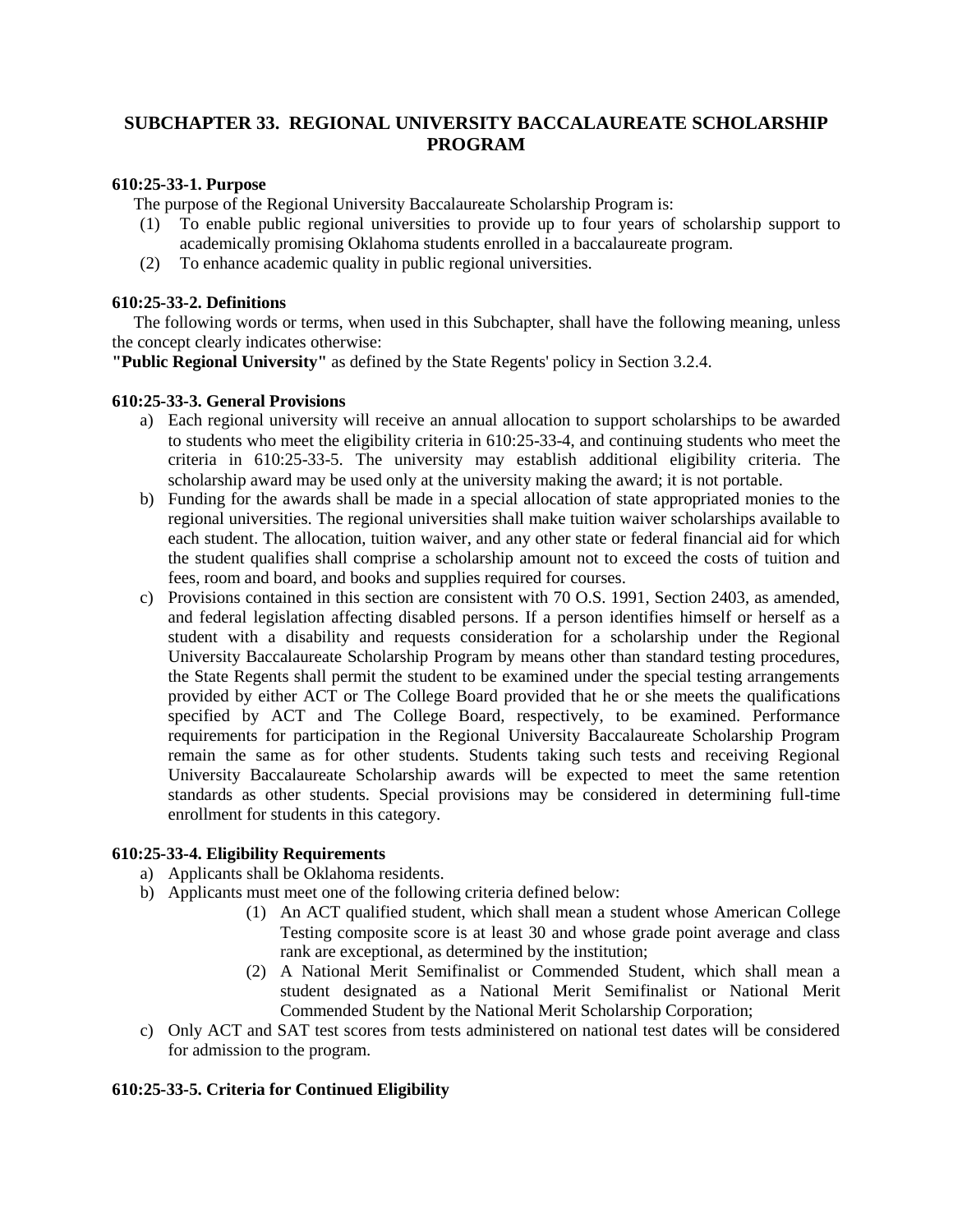- (a) Participants awarded a scholarship must maintain a cumulative 3.25 grade-point-average. A program year is defined as beginning in the fall semester and continuing through the summer term. The cumulative grade-point-average will be determined at the end of the program year, i.e., between the summer and fall terms.
- (b) Scholarship recipients must maintain full-time enrollment each semester. Full-time enrollment shall mean a minimum of 12 hours per semester and 24 hours in the two regular semesters. Students who, due to extraordinary circumstances during the semester, drop below the minimum of 12 hours of initial enrollment, must earn 24 credit hours for the two regular semesters to retain eligibility for the next program year. Students will be eligible for summer awards if they have earned 24 semester credit hours in the preceding two regular semesters. Students who receive part-time awards for summer must enroll in at least 6 credit hours and must complete a total of at least 30 credit hours during the full academic year (fall, spring, summer). Students who receive full-time awards for summer must enroll in at least 12 credit hours and must complete a total of at least 36 credit hours during the full academic year (fall, spring, summer). Hours of enrollment required for summer awards may consist of a combination of summer and intersession enrollment. Part-time awards, for enrollment of 6 to 11 credit hours, made for the summer term will count as one-half of a semester used in the program and will be in the amount of one-half of a semester award. Full time awards, for enrollment of 12 or more credit hours, made for the summer term will count as a full semester used in the program and will be in the amount of one semester award.
- (c) A student who fails to meet the continued eligibility requirements will be removed from the program without academic scholarship assistance the following semester. Any semester during which the student does not receive an award due to failure to meet the continuing eligibility requirements is counted as a semester used in the program and is deducted from the eight semesters allotted for the program. A student may be reinstated to the program:

(1) If the student achieves a 3.25 cumulative grade-point average at the end of the following fall or spring semester or summer term;

(2) If the student in the following fall or spring semester remedies the credit-hour deficiency by earning twelve credit hours in addition to the number of hours by which the student is deficient; or if the student earns the deficient credits in the following summer term.

- (d) In summary, a student may be reinstated only one time and has one year to remedy the gradepoint average or credit-hour deficiency. Maintaining eligibility and familiarity with State Regents' and institutional policy is the responsibility of the student.
- (e) Participants may take a leave of absence from the program by petition to the Oklahoma State Regents for Higher Education. Leaves of absence may not be used to remedy grade-point average or credit-hour deficiency.

## **610:25-33-6. Fiscal Policies**

- (a) Students may be awarded additional state-supported financial aid, such as fee waiver scholarships and Oklahoma Tuition Aid Grants, but not in excess of the student's cost of attendance as determined by the institution consistent with regulations for federal financial aid.
- (b) Students may accept scholarships and grants from non-state sources.
- (c) A student may be awarded a scholarship for up to 8 semesters of study in a baccalaureate program at a regional university or until the student is granted a baccalaureate degree, whichever occurs first.
- (d) The allocation of appropriated funds to the regional university shall be on the student's behalf and shall contain appropriate restrictions and conditions that such monies be expended only for the purposes authorized.